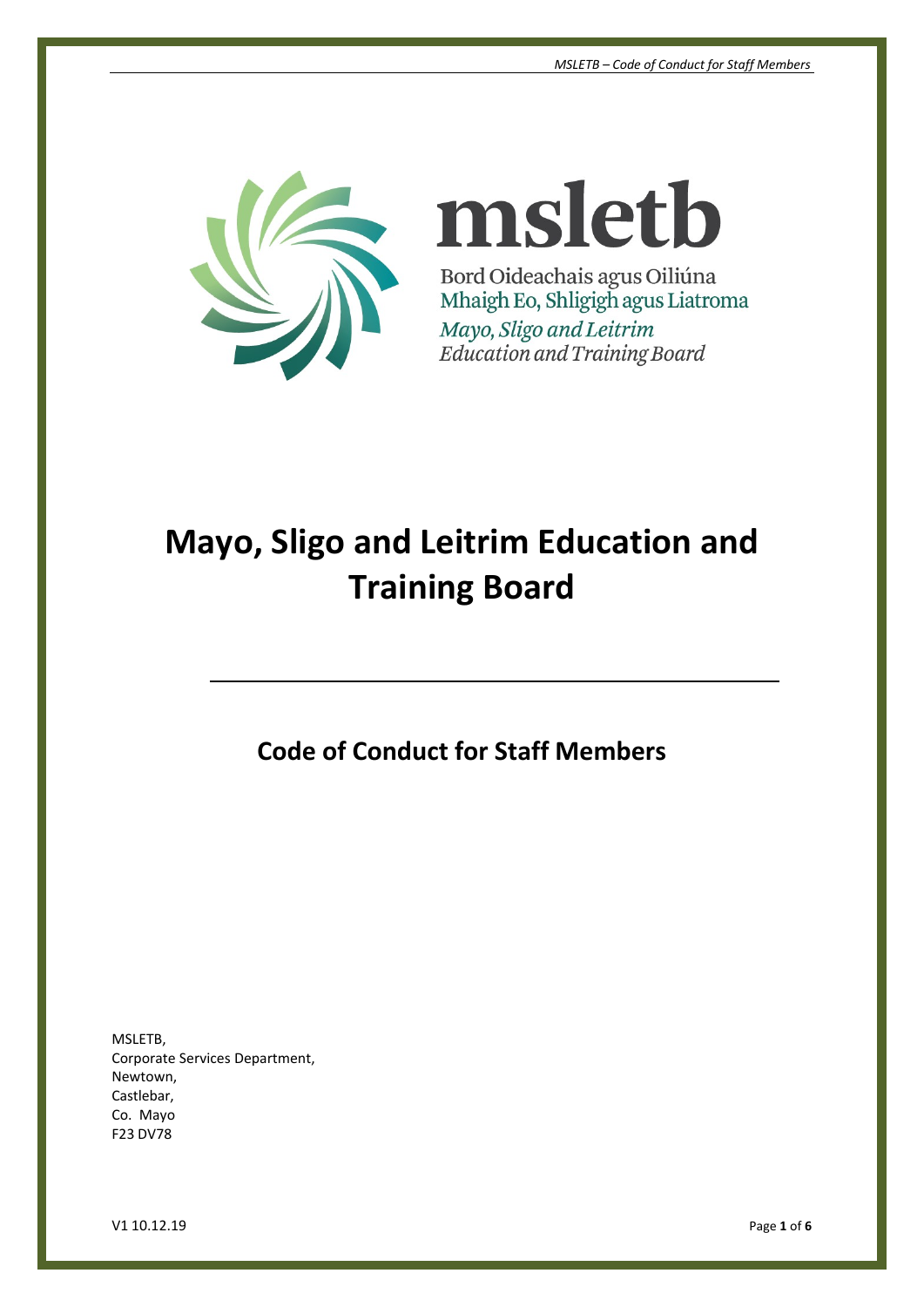| <b>Business Unit</b>  | Corporate Services, MSLETB                      |  |  |  |
|-----------------------|-------------------------------------------------|--|--|--|
| <b>Work Category</b>  | Code of Conduct                                 |  |  |  |
| <b>Document Title</b> | <b>MSLETB Code of Conduct for Staff Members</b> |  |  |  |
| Document No.          | Final V1                                        |  |  |  |

# **D O C U M E N T C O N T R O L S H E ET**

| Rev (per footer) | <b>Status</b>   | Author(s)                                     | <b>Reviewed</b><br>By | <b>Approved By</b>                                                                                             | Office of<br>Origin | <b>Issue Date</b>                    |
|------------------|-----------------|-----------------------------------------------|-----------------------|----------------------------------------------------------------------------------------------------------------|---------------------|--------------------------------------|
| V1 10.12.19      | D <sub>01</sub> | DES, Code of<br>Practice<br>Appendix 9<br>(b) | OR, PH                | <b>SMT</b><br>12 <sup>th</sup> November<br>2019<br><b>MSLETB Board on</b><br>10 <sup>th</sup> December<br>2019 | HQ,<br>Castlebar    | 10 <sup>th</sup><br>December<br>2019 |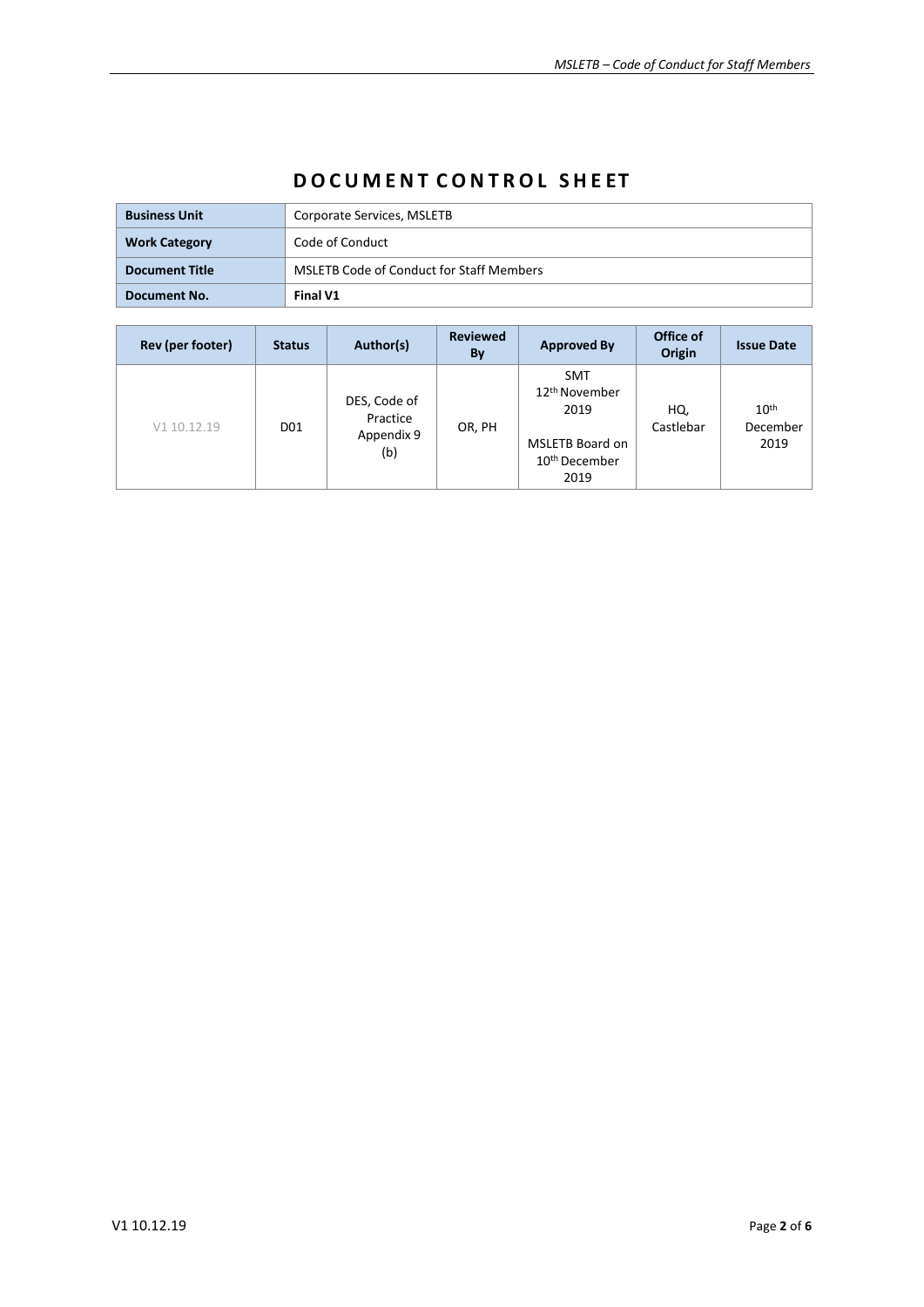# **1. Introduction**

Mayo, Sligo and Leitrim Education and Training Board (MSLETB) has developed this Code of Conduct for MSLETB Staff. This Code of Conduct takes account of the implications of the *Ethics of Public Office Act, 1995* and the *Standards in Public Office Act 2001*.

# **2. Intent**

The purpose of the Code is to provide guidance to the staff of the MSLETB in performing their duties.

# **3. Objectives**

The objectives of the Code are:

- To set out an agreed set of ethical principles;
- To promote and maintain confidence and trust in the staff of MSLETB;
- To promote the development and acceptance of ethical practices;
- To promote the highest legal, management and ethical standards in all the activities of MSLETB;
- To promote compliance with good current management practice in all the activities of MSLETB.

# **4. General Principles**

# *It is the policy of MSLETB to maintain a high reputation for ethical behaviour and fair dealing in the conduct of its business.*

It is not possible to provide for every situation in the Code of Ethics. If the Chief Executive is concerned about the probity of any particular situation, he/ she must consult the Chairperson of the Board. A member of staff, other than the Chief Executive, who is concerned about the probity of any particular situation must consult the Chief Executive or the Head of Human Resources.

#### **5. Availability of the Code**

MSLETB will:

- make available this Code of Conduct, and a policy document on disclosure of interests, to all members of staff of the ETB and will make all members of staff aware of its importance and availability;
- ensure that each staff member acknowledges the receipt and understanding of same;
- provide practical guidance and direction as required on such areas as gifts and entertainment and on other ethical considerations, which arise routinely.

#### **6. Review**

MSLETB will review this Code of Conduct as appropriate. Any proposed revisions to this Code must be considered and approved at a meeting of the Board.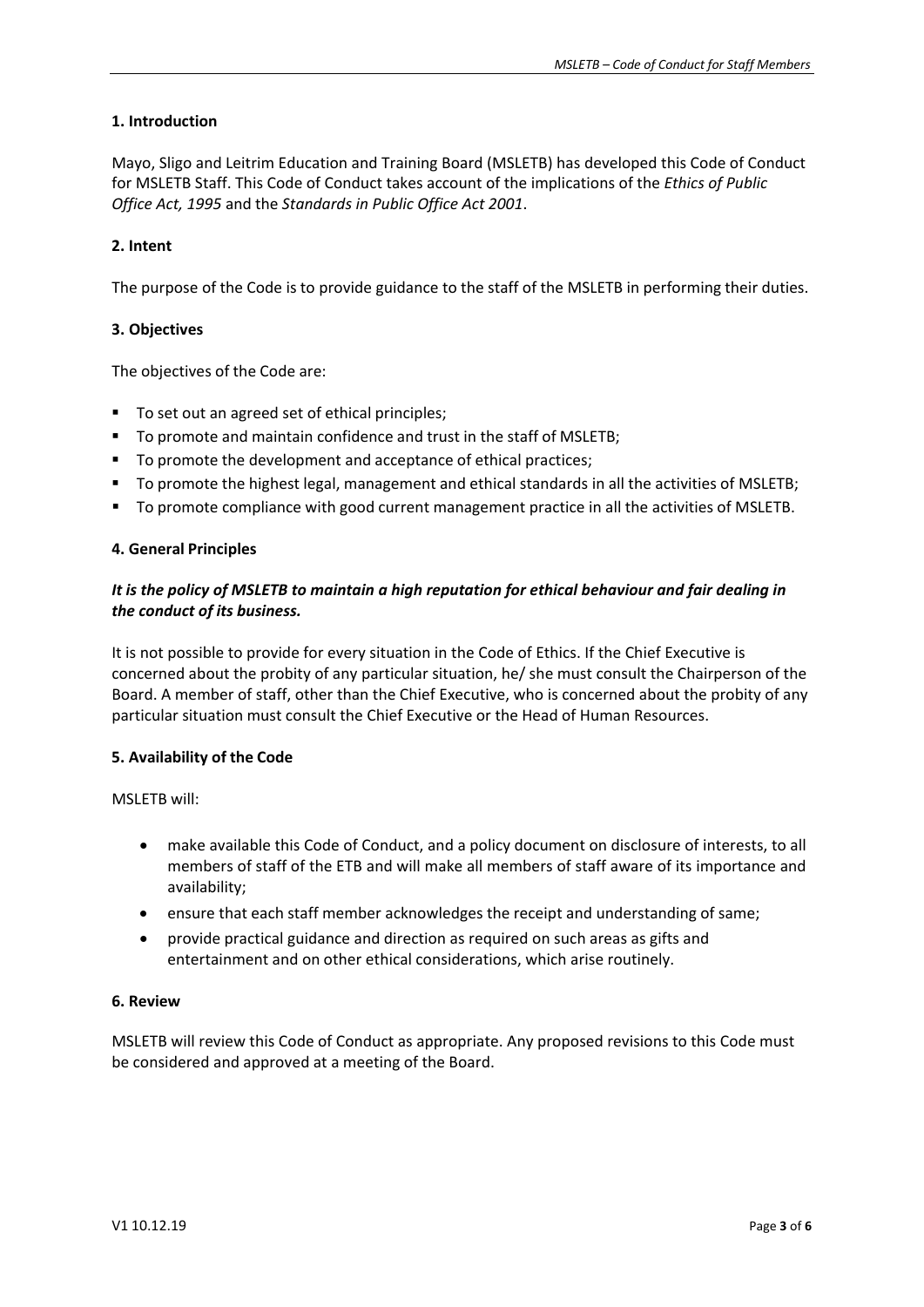# **7. Breaches of the Code**

Breaches of the Code of Conduct will be dealt with by the Chief Executive or by a delegated officer as appropriate. A breach of the code by the Chief Executive will be dealt with by the Chairperson of the Board. Breaches of the Code of Conduct will also be notified to the Chairperson and to the Controller and Auditor General, and may be notified to the Minister for Education and Skills with the annual accounts and report. MSLETB's disciplinary procedures may be invoked, if appropriate.

# **8. Fundamental Principles**

*Members of staff of MSLETB are required to observe the following fundamental principles, as set out under the following headings:*

- (a) Integrity;
- (b) Information;
- (c) Obligations;
- (d) Loyalty;
- (e) Fairness;
- (f) Consideration for Work/External Environment.

# (a) Integrity

In addition, members of staff of MSLETB will:

- disclose outside employment/business or other interests which objectively would be considered to be in conflict or in potential conflict with the business of MSLETB;
- not be involved in outside employment/business or other interests in conflict or in potential conflict with the business of MSLETB;
- avoid the acceptance of further employment where the potential for conflict of interest arises during a reasonable period of time after a person has ceased to be a member of staff of the Board;
- refrain from giving or receiving corporate gifts, hospitality, preferential treatment or benefits which might affect or appear to affect the ability of the donor or the recipient to make independent judgement on business transactions;
- collaborate vigorously, energetically, ethically and honestly with other educational institutions, commercial and other providers of research and advisory services;
- conduct purchasing activities of goods/services in accordance with public policy, good business practice, and MSLETB's purchasing regulations;
- claim expenses only as appropriate to business needs and in accordance with good practice in the public sector generally;
- engage consultancy and other services in accordance with public policy guidelines;
- ensure that MSLETB's accounts/reports accurately reflect its performance and are not misleading or designed to be misleading;
- avoid the use of MSLETB's resources or time for personal gain, for the benefit of persons/organisations unconnected with the institutions or its activities;
- acquire information or business secrets by proper means only.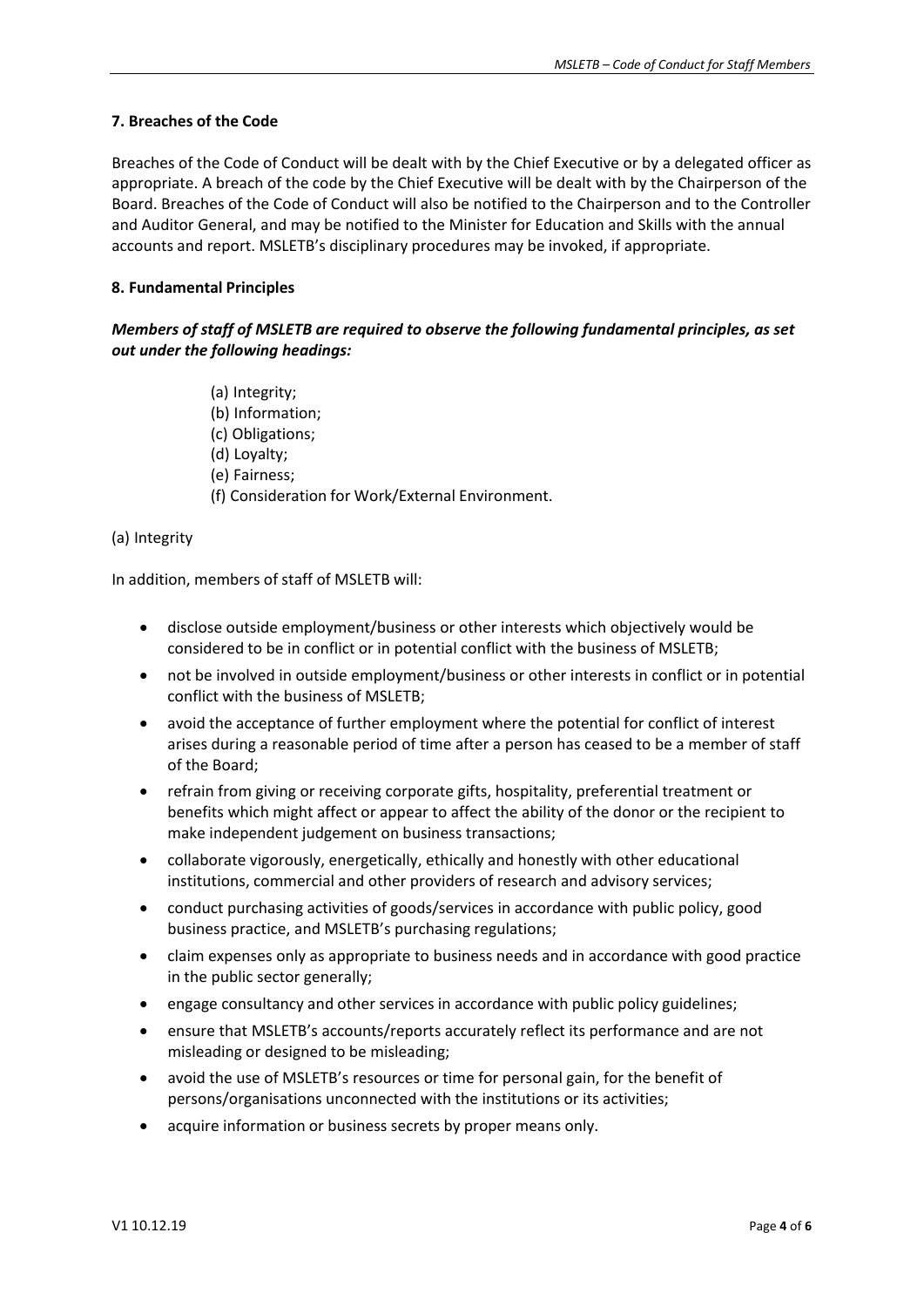# (b) Information

Members of staff of MSLETB will:

- provide access to general information relating to its activities in a way that is open and enhances its accountability to the general public;
- respect the confidentiality of sensitive information held by MSLETB, having regard to paragraph 13 of Schedule 3 of the *Education and Training Boards Act 2013*. Sensitive information would constitute material such as:
	- $\triangleright$  Personal information:
	- $\triangleright$  Information received in confidence by MSLETB;
	- $\triangleright$  Any commercially sensitive information or other information sensitive to the reputation of MSLETB;
	- $\triangleright$  Any other material, release of which might constitute an unlawful or unethical act.
- observe appropriate prior consultation procedures with third parties where, exceptionally, it is proposed to release sensitive information in the public interest;
- comply with all relevant statutory provisions (e.g. *Data Protection Acts, 1988-2018*, and the *Freedom of Information Act, 2014*;
- observe the strictest confidentiality in relation to all discussions and decisions taken at meetings of the Board and in MSLETB.
- continue to observe the strictest confidentiality with regard to sensitive information and to discussions and decisions taken at meetings of the Board and in MSLETB when employment in MSLETB has ended.
- Comply with relevant statutory provisions (e.g. data protection and Freedom of Information legislation).

#### (c) Obligations

Members of staff of MSLETB will:

- fulfil all regulatory and statutory obligations imposed on MSLETB by the *Education and Training Boards Act 2013* and other relevant legislation;
- comply with detailed tendering and purchasing procedures, as well as complying with prescribed levels of authority for sanctioning any relevant expenditure;
- ensure controls are in place to prevent fraud and to ensure compliance with prescribed procedures in relation to levels of authority for sanctioning any relevant expenditure including expenses for business travel;
- co-operate with internal audit in the internal audit process.
- conform with procedures laid down by the Board in relation to conflict of interest situations and to confidentiality concerns.
- acknowledge the duty to conform to highest standards of ethics.

(d) Loyalty

• Members of staff of MSLETB will acknowledge the responsibility to be loyal to MSLETB and to be fully committed to all its activities while mindful that MSLETB they must at all times take into account the interests of its students and funders, including tax payers.